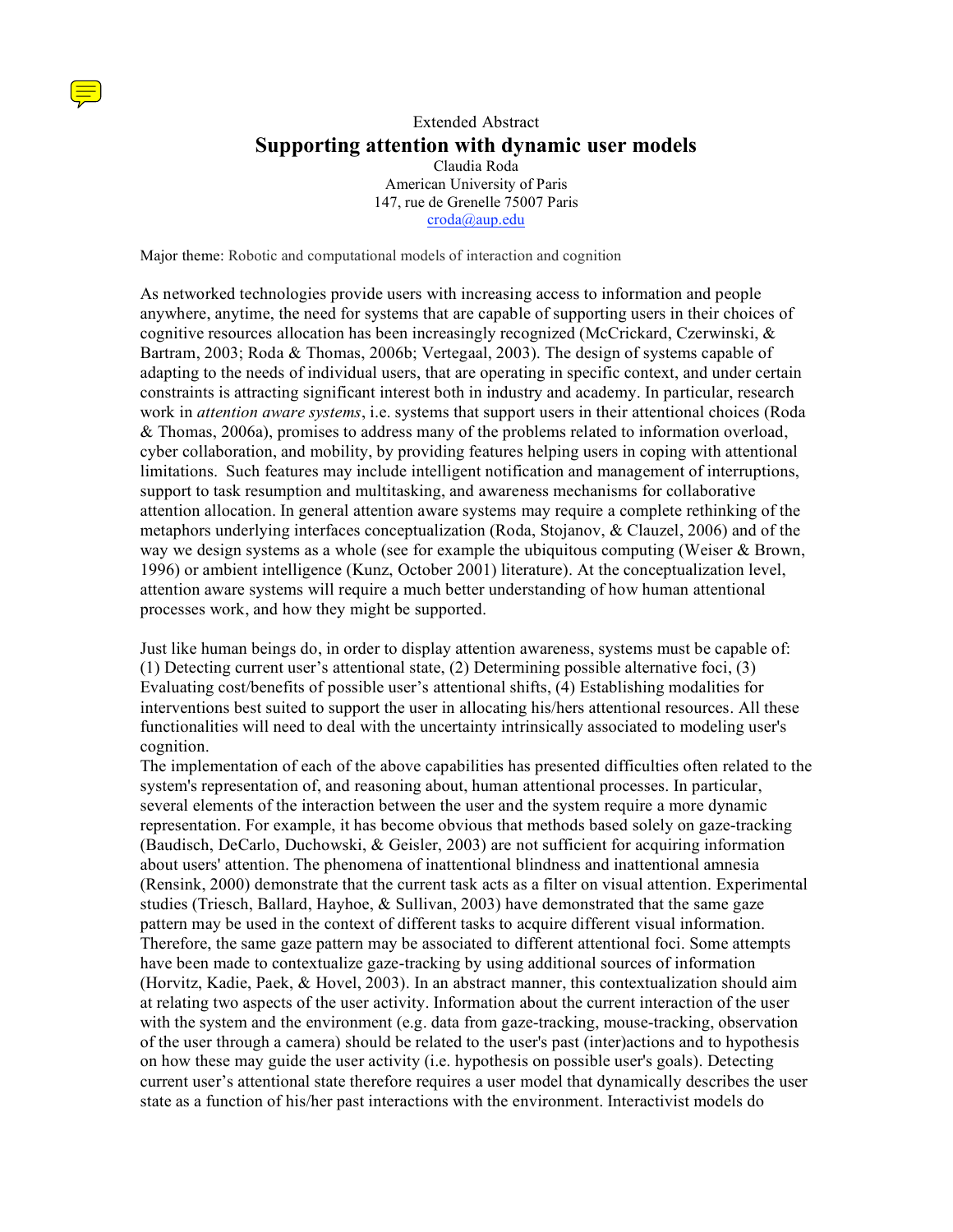exactly this, they relate system's (user's) mental states to sequences of past interactions with the environment, and therefore seem to provide the general framework necessary to create dynamic user models that integrate all different sources of information about the users' (inter)actions allowing an attention aware system to make a better guess at what the user's attentional focus might be.

Another problem often encountered when trying to support the user in allocating more efficiently his/her cognitive resources, is that it is very difficult to modify acquired habits. For example, if a user is accustomed to regularly checking the email notification icon, he/she may look for that icon even if not needed or even if another icon indicates that the user is working off-line. A further example is the fact that if a user has learned to ignore certain links on a web page as not useful, he/she is likely to keep ignoring them even when they become task relevant. Kruschke (2001, 2003) explains these phenomena in terms of *learned attention* (highlighting) and *learned inattention* (conditioned blocking). He suggests that "both attentional shifting and associative learning are driven by the rational goal of rapid error reduction" (Kruschke, 2003, p.171) so that, in order to reduce errors with respect to already learned cues, we learn to attend to certain cues and to ignore others. Within the intertactivist framework, attention may be modeled as the choice necessary to determine which conditions in the environment are relevant for the generation of functional presuppositions. Whenever a functional presupposition results dysfunctional the user may learn that such dysfunction is due to an ill choice of its *relevant conditions*. Given a general functional presupposition FP:

(FP) if the environment satisfies RC then interaction INT is appropriate If FP results being dysfunctional we have four possible error conditions:

(err1) the implication FP does not hold (it is false)

(err2) RC is not a sufficiently refined *relevant condition*

(err3) something else was erroneously detected instead of RC

(err4) interaction INT was erroneously enacted (somehow failed)

Correspondingly, if FP results being functional, then it can be reinforced at four levels: the implication holds, RC is a relevant condition, RC was appropriately detected, INT was appropriately enacted.

At a first basic level, attention may be related to error condition err2 (or the corresponding reinforcement). This error condition may trigger the *learning* process which, by monitoring ongoing interactive processes, "introduces variation when things are not going well, and stability when they are proceeding according to plan" (Bickhard, 2000)  $p$ <sup>7-8</sup>. It is through this learning process (possibly recursively applied) that the user may generate strategies allowing selection of relevant conditions. Such *learned strategies about attention allocation* are *motivations* as described in (Bickhard, 2000), and they emerge from a learning process about attention. Some of these motivations can be related to phenomena previously called *chronic concern* (Moskowitz, 2002); other of these motivations, generated with the aim of rapid error reduction, can be related to the phenomena described by Krusche (in passing, note that motivations related to chronic concerns may lead one to question whether the classic differentiation between endogenous and exogenous attention (Arvidson, 2003; Posner, 1980; Yantis, 1998) is actually justified). In order to manage attention in situations of highlighting or conditioned blocking the system must be able to model the fact that the user has actually adopted those strategies to manage current attention allocation. This requires dynamically modeling the possible learning of these strategies with respect to past interactions with the system.

Modeling user attention as a dynamic phenomena involving learning may allow attention aware systems to evaluate situations in which the desired support may be better obtained using motivational strategies such as inducing temporary task failure or switching, rather than through purely sensory (e.g. visual, auditory) interventions.